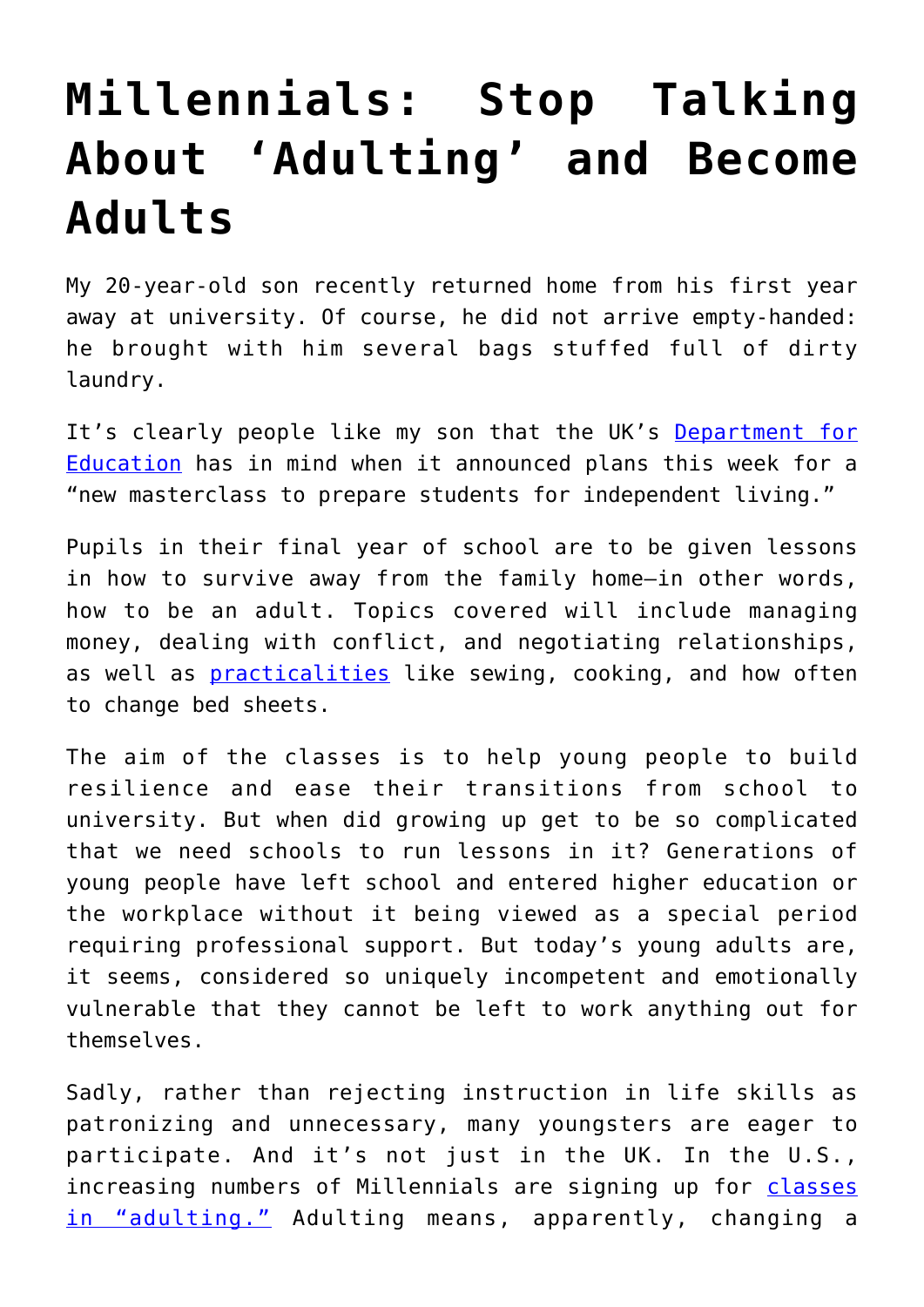lightbulb, baking a cake, cleaning a bathtub, and, of course, managing a relationship. Wannabe adults can join online workshops or receive face-to-face tuition on topics such as "love," which cover "how to have a relationship, how to talk to someone, conflict resolution—how not to fight."

Millennials, let's not forget, are those who came of age around the turn of the century—the oldest among them are now in their mid-thirties. Yet the demand for classes in how to be an adult suggests that although they may be rapidly approaching 40, they still perceive themselves as adolescents. [Adulting](https://www.urbandictionary.com/define.php?term=Adulting) is not just a label for classes; it is used ironically to describe when one engages in routine activities: filing a tax return, taking a car to be serviced, even raising children. Its use implies that these tasks are not simply part and parcel of everyday life, but bewildering accomplishments.

Putting adulting on the school curriculum, or running special classes on the topic, reinforces the idea that growing up is fraught with difficulty: daily life is presented as so complicated that you need an instructor. In reality, life skills are best learnt not in the classroom or via an online tutorial, but through experience. The best way to learn about cooking is to prepare some food; the best way to learn about doing the laundry is to wash your clothes. And the best way to learn about relationships is to get out and meet people. Of course, we all make mistakes along the way, but this is how we learn: few people put red socks in with white laundry more than once!

Today, children grow up without mastering skills that, even a generation ago, would have been taken for granted. As a result, they arrive at adulthood less capable of living independently. One reason for this is that nowadays many parents are more involved in their children's lives than in the past. The phenomena of the **[helicopter](https://www.huffingtonpost.co.uk/entry/5-ways-to-tell-you-were-raised-by-helicopter-parents_n_5609de6ee4b0dd850308e260?guccounter=1&guce_referrer=aHR0cHM6Ly9jb25zZW50LnlhaG9vLmNvbS8&guce_referrer_sig=AQAAALUla2LUDc7uNOlpQ2Vg67xHyIvQl-OqqZUTij216C6M9h9Y7-IRgPCl2y66N-DInOf14aCni000TzBRpad9y9QsBJgDyvB6sGZCTD2pDeKE_BW14CfpIr4hTos25vqFMG90sgTaqpXjOCWK8r5JddzMF2K78MXfhhlYTO0t0Jna)mom** who hovers over her children, monitoring and supervising their every action,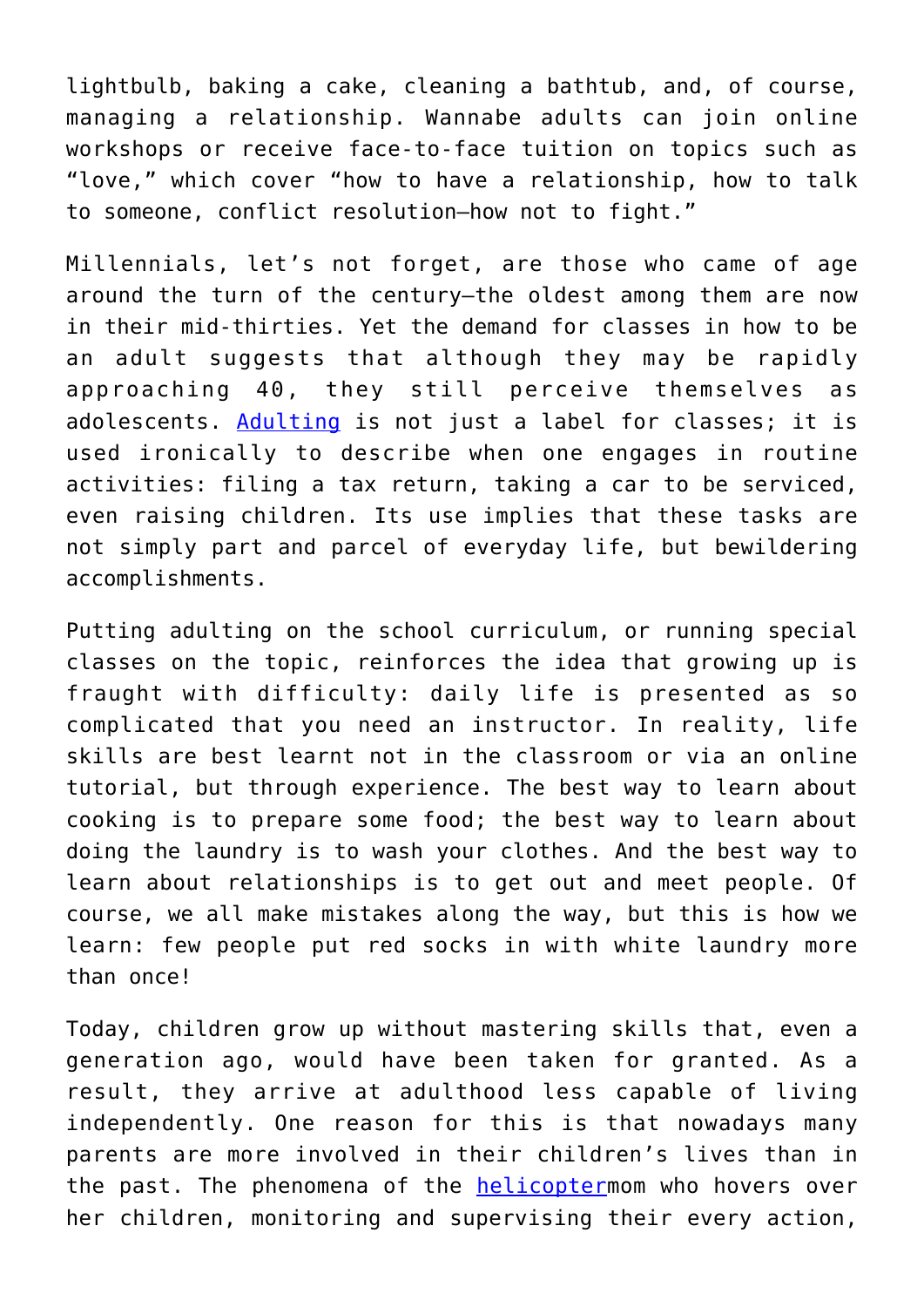or the [snowplow](https://www.independent.co.uk/news/health/snowplough-parenting-helicopter-felicity-huffman-lori-loughlin-college-admissions-scam-a8828631.html) mom who pushes ahead of her offspring, clearing obstacles out of their way, has been well documented.

Helicopters and snowplows are crude caricatures. It is easy to blame parents, especially those moms who, it seems, are either neglectful or controlling yet always in the wrong. But the fault lies on our entire culture, which has a problem with letting children experience independence and allowing young adults to grow up. Schools, businesses, social workers, and even the police all operate on the assumption that kids need to be under close adult supervision at all times. Children [walking to school alone,](https://www.thesun.co.uk/news/5346516/school-headteacher-threatens-ban-kids-unless-dropped-off-school-gates/) or [playing with friends in a](https://patch.com/maryland/bethesda-chevychase/police-take-children-allowed-play-alone-park) [public park,](https://patch.com/maryland/bethesda-chevychase/police-take-children-allowed-play-alone-park) or [sitting in a car](https://www.scarymommy.com/arrest-for-leaving-baby-car/) while dad hurries into a shop, are seen as potential victims in need of protection.

Children who arrive at adulthood having had little experience of independence will find it more difficult to handle life on their own. That creates the temptation for parents to continue being closely involved in the lives of their adult children. A recent survey from the *[New York Times](https://www.nytimes.com/2019/03/13/upshot/parenting-new-norms-grown-children-extremes.html?module=inline)* suggests that parenting "remains hands-on, and gets more expensive" when children grow up. Three quarters of parents reported reminding their 18 to-28-year-old offspring of deadlines or making appointments for them, including to see doctors. The problem with this approach, as with adulting classes, is that it reinforces the idea that basic life skills are beyond the capacity of Millennials. The more young adults are treated like children, the more they will act like children.

It is easy to scorn [snowflake students](https://www.dailymail.co.uk/news/article-7230915/Students-given-lessons-buying-groceries-washing-bedsheets.html) who don't even know the price of milk. But it is older people, my generation, who have sent the message to children and young adults that being a grownup is scary and complicated. Worse still, we have told them that growing up is an entirely negative experience. Too often, being old is not associated with wisdom, as in some cultures, but with *ignorance and prejudice*. Coming of age is rarely seen as exciting and positive but as a series of mundane hoops to jump through. If being an adult means nothing